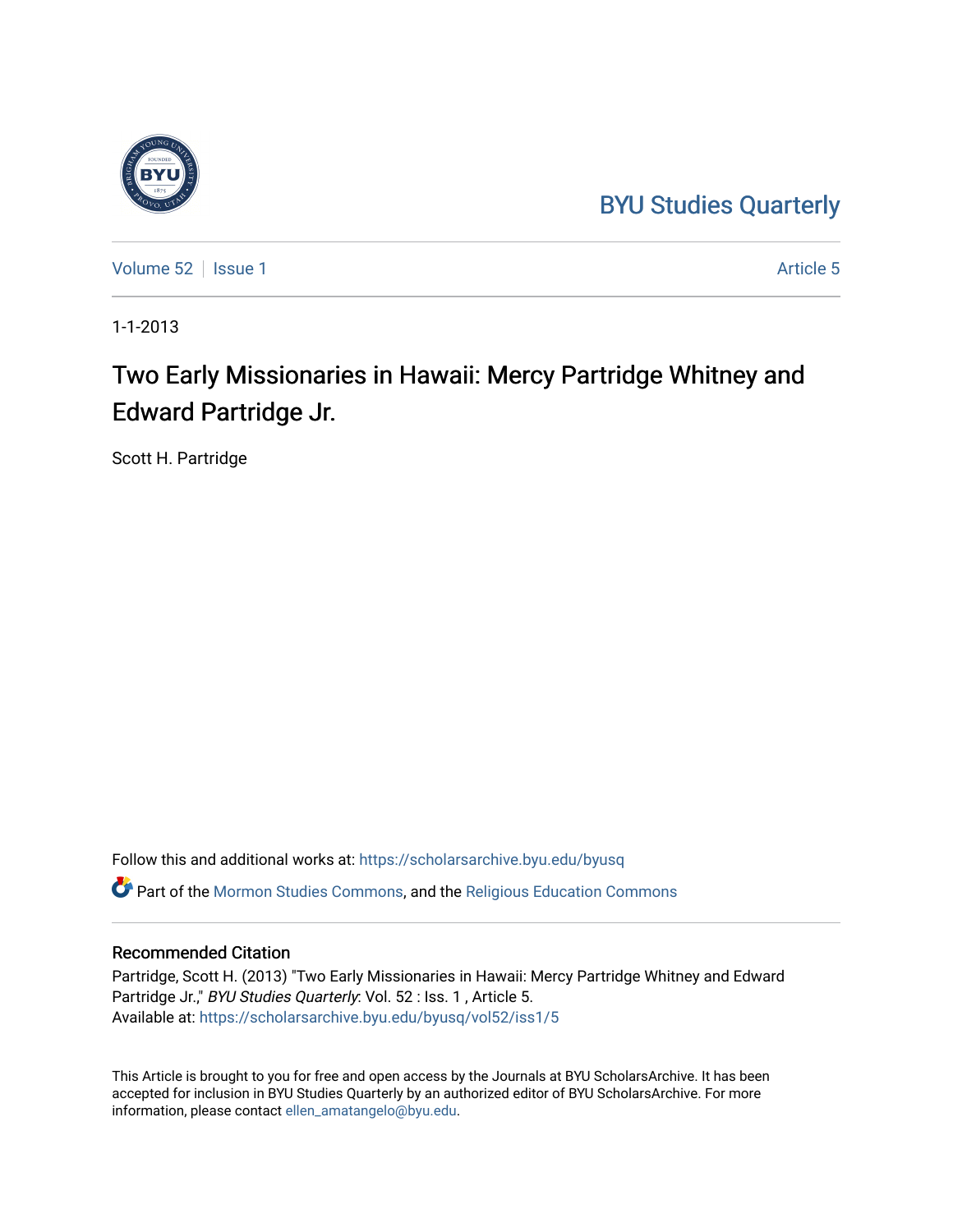

*Left,* Mercy Partridge Whitney (1795–1872). *Right,* Edward Partridge Jr. (1833–1900). Mercy was one of the first company of Protestant missionaries in Hawaii, and she lived there from 1820 to the end of her life. In 1854, she received a visit from her nephew, Edward Partridge Jr., who was serving a mission for The Church of Jesus Christ of Latter-day Saints in Hawaii. The portrait of Mercy Whitney was painted by Samuel F. B. Morse. Courtesy Kauai Museum, Hawaii. Photo of Edward Partridge Jr. courtesy Scott H. Partridge.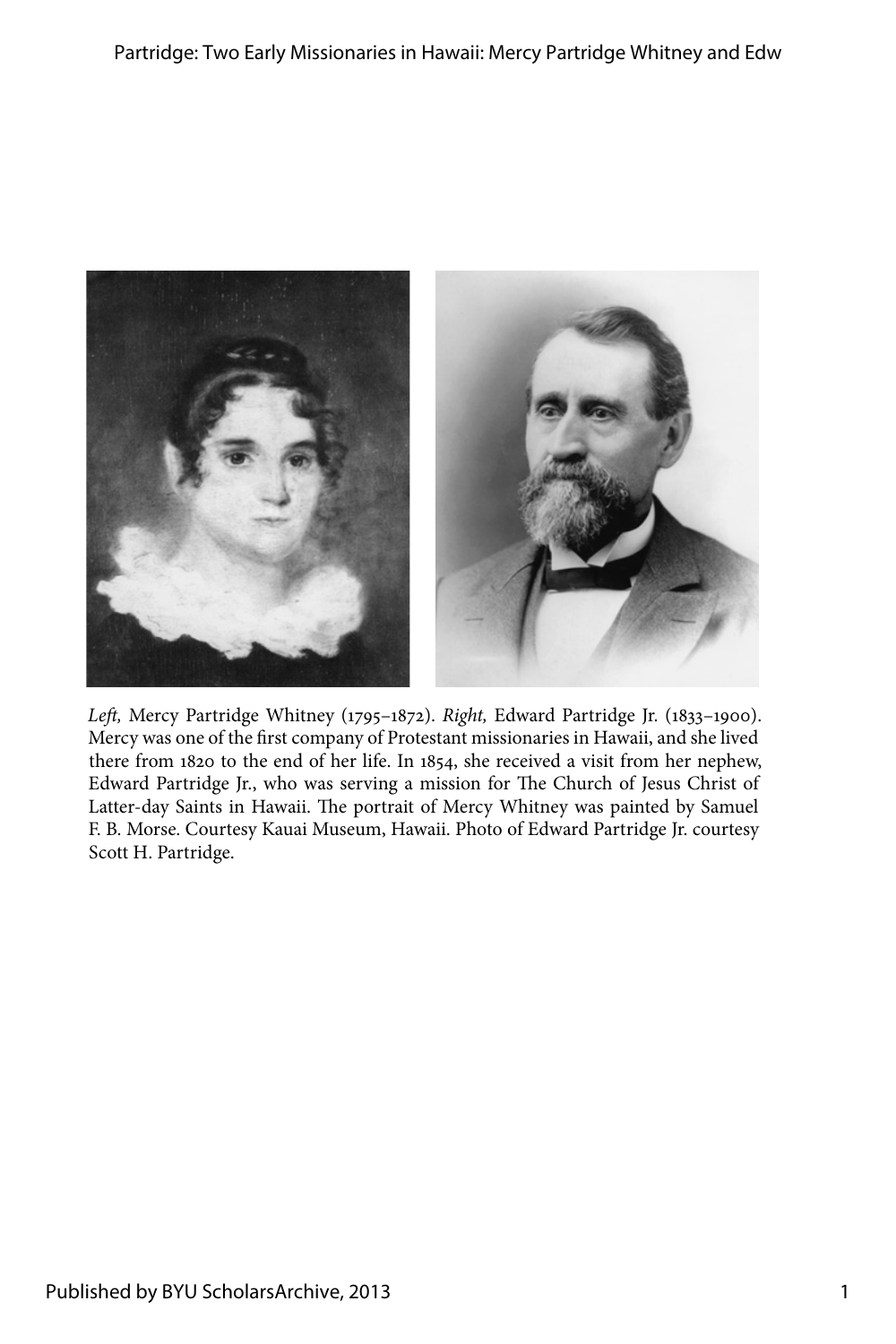## **Two Early Missionaries in Hawaii Mercy Partridge Whitney and Edward Partridge Jr.**

*Scott H. Partridge*

When Edward Partridge (1793–1840) converted to The Church of Jesus Christ of Latter-day Saints in 1830, it caused a terrible rift in his family: his sister Emily said that she wanted nothing to do with him as long as he held such ideas, and his parents began to question his sanity. Edward had eleven siblings, including his sister Mercy (1795–1872). Mercy was prominent in the Congregational Church and in 1819 went to Hawaii as a missionary and remained there the rest of her life. Edward was called as the first LDS bishop<sup>1</sup> soon after his conversion and was faithful for the rest of his life; he died in Nauvoo in 1840. In 1854, Edward's son, Edward Partridge Jr. (1833–1900), was sent on an LDS mission to preach the gospel in Hawaii, where he met his aunt and a cousin for the first time. Their meeting is an interesting intersection of two missionaries in one family, divided by their devotion to their respective religions.

https://scholarsarchive.byu.edu/byusq/vol52/iss1/5

<sup>1.</sup> Edward Partridge, the son of William Partridge and Jemima Bidwell, was born on August 27, 1793, in Pittsfield, Berkshire County, Massachusetts. He married Lydia Clisbee in Kanesville, Ohio, in 1819, and they were the parents of seven children. He was baptized into the LDS Church on January 11, 1831, and on February 4 was ordained a bishop. He moved with his family from Ohio to Missouri and suffered from mob persecution with the Saints, eventually moving to Nauvoo, Illinois, where he died on May 27, 1840. Andrew Jenson, *Latter-day Saint Biographical Encyclopedia: A Compilation of Biographical Sketches of Prominent Men and Women in The Church of Jesus Christ of Latter-day Saints,* 4 vols. (Salt Lake City: Andrew Jenson History, 1901–1936), 1:218–21.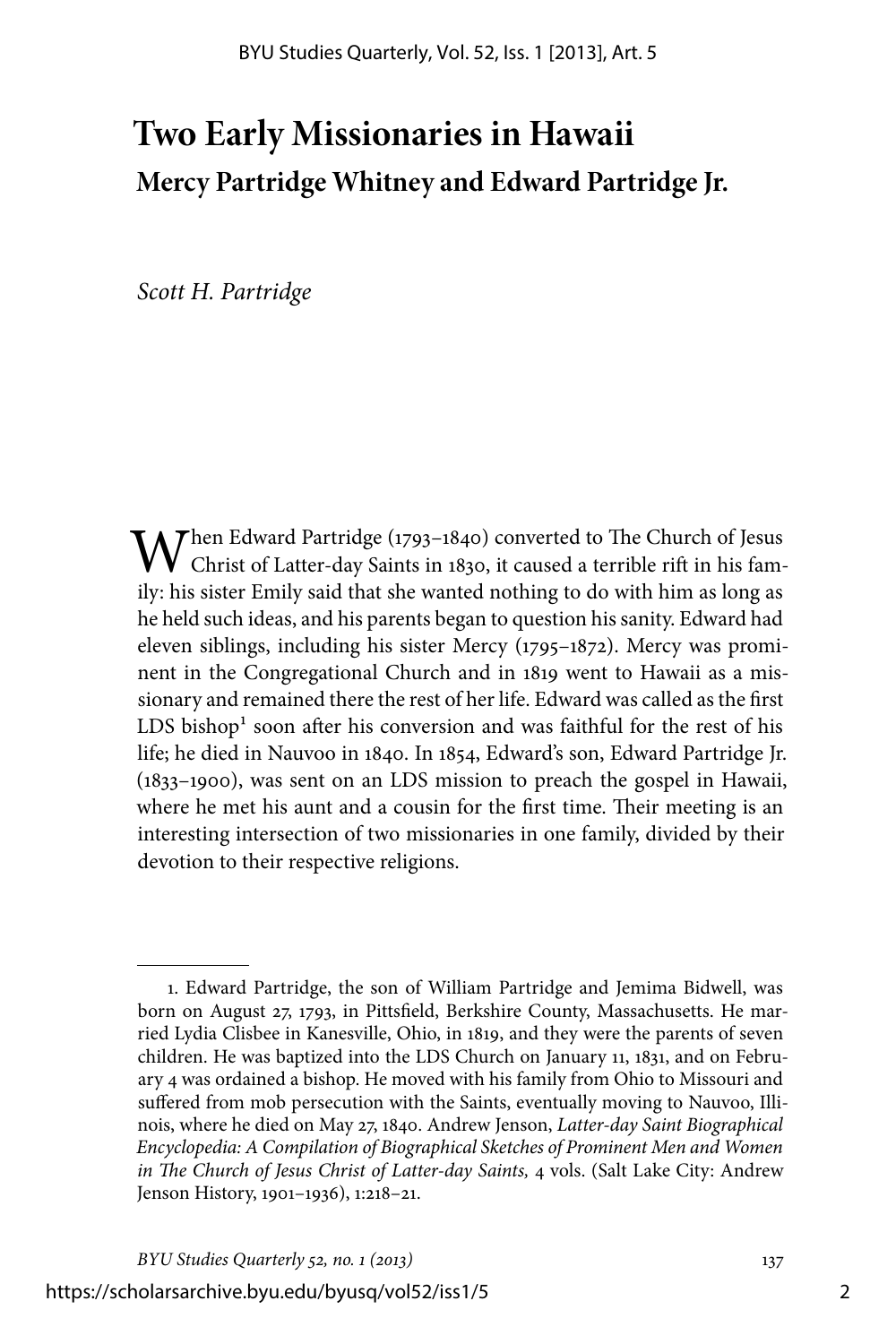## **Mercy Partridge in Hawaii**

Mercy, like Edward, was born in Pittsfield, Massachusetts. She was devoted to her beliefs and to her Congregational Church. When Mercy came of age, Congregationalist women began to take on new roles as crusaders for  $Christ<sub>1</sub><sup>2</sup>$  and she dreamed of becoming a missionary. At age twenty-four, Mercy was introduced to Samuel Whitney, who also wanted to serve a mission and was required to have a wife accompany him. Only two hours after meeting Samuel, she accepted his proposal of marriage, and they were soon wed. They were among the very first Protestant missionaries to preach Christianity in the Sandwich (later Hawaiian) Islands. For five months, they sailed the eighteen thousand miles from Boston around South America to Hawaii while crammed into a six-by-six-foot cabin already filled with luggage, goods, and a single narrow bunk. Mercy kept an extensive record of her activities and correspondence from the time she sailed from Boston until her death in the Islands fifty-three years later. Her eight volumes of journal entries and twenty-three letter books are carefully kept by the Mission Houses Museum in Honolulu.<sup>3</sup>

In the early nineteenth century, Anglo-Americans often judged people of other cultures and races, including American Indians, Africans, and Hawaiians, to be savages.<sup>4</sup> Mercy, growing up in that culture, was very critical of the customs and living arrangements in Hawaii. But she was content with the prospects of "communicating the blessings of the gospel . . . , together with the conviction that . . . providence has opened for us a door of usefulness."5 She and Samuel taught religion and modern skills to natives, both adults and children. She was very committed to the work of teaching Hawaiians and wrote, "I feel it my duty to instruct them in everything which may promote their civilization, so far as I have strength, and they are

<sup>2.</sup> Between 1819 and 1850, eighty women served around the world as assistant missionaries under the direction of the American Board of Commissioners for Foreign Missions. Seventy of these women were married. Patricia Grimshaw, *Paths of Duty: American Missionary Wives in Nineteenth-Century Hawaii* (Honolulu: University of Hawaii Press, 1989), xi.

<sup>3.</sup> Mercy P. Whitney, Journal and Letters, March 10, 1820, to March 15, 1870, Mission Houses Museum, Hawaiian Mission Children's Society, Honolulu, Hawaii. Mercy's rich documentary history was likely referred to by James A. Michener as he wrote his famous novel *Hawaii*; in fact, Mercy and Samuel may be seen as models for the characters Jerusha and Abner.

<sup>4.</sup> On Christian missionary views particularly, see David J. Bosch, *Transforming Mission: Paradigm Shifts in Theology of Mission* (Maryknoll, N.Y.: Orbis Books, 2011).

<sup>5.</sup> Whitney, Journal, July 23, 1820.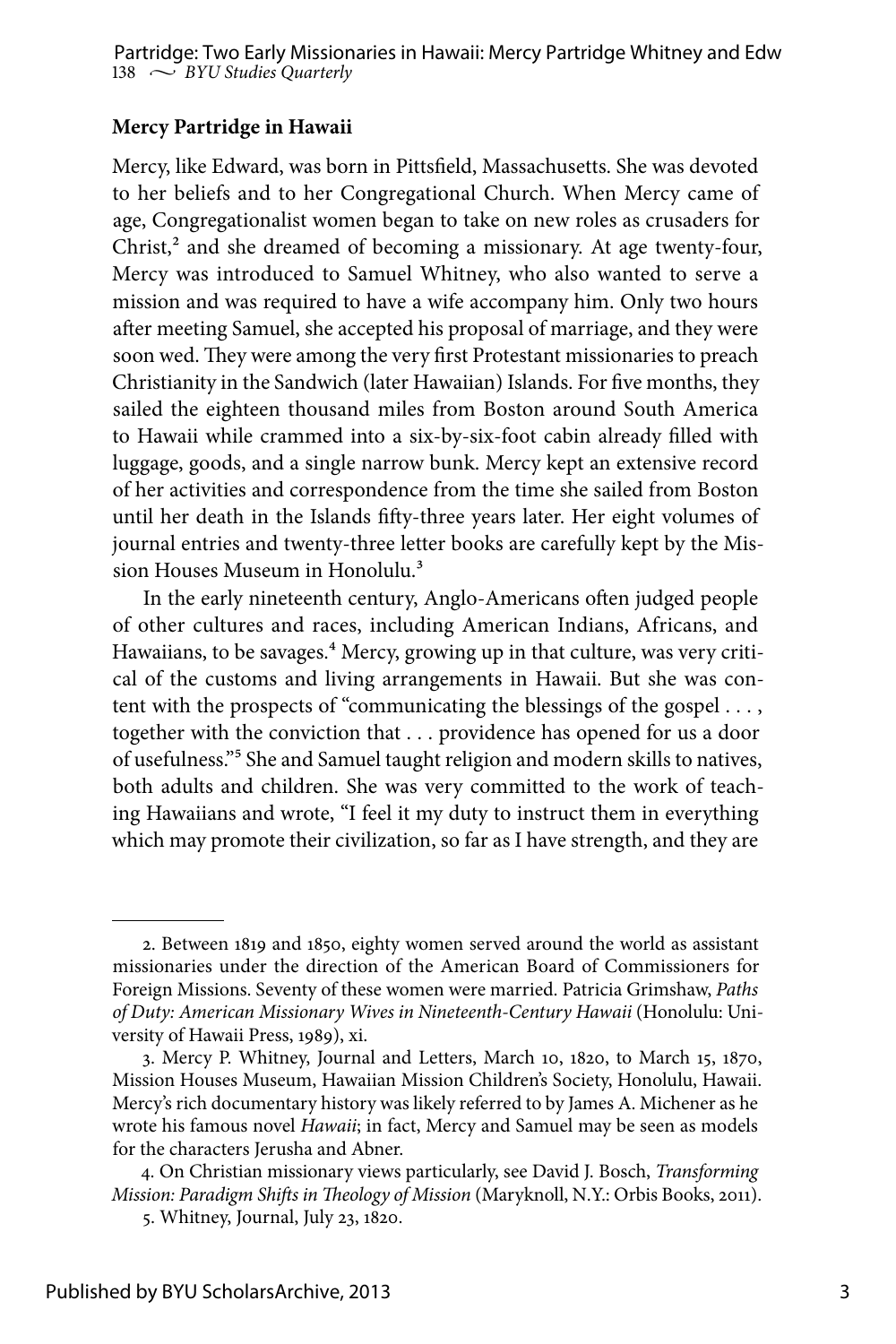willing to learn."6 Yet she was humble about her own merit, and as a true Calvinist she wrote, "I feel that I never did nor never can do one meritorious act in the sight of God, but that if ever I am saved it must be all of grace, *free, rich, sovereign, unmerited grace.*"7

Mercy, like other missionary wives, viewed her responsibilities as a wife and homemaker as mission service. She served as a living demonstration of what Hawaiians were told was a truly proper lifestyle. The culture of New England was taught alongside Christianity, and Hawaiian women were encouraged to show reverence for God, to be decent and modest in behavior, and to be domestically oriented. She was frustrated when their teaching seemed to have little effect. In 1832, after twelve years in Hawaii, Mercy wrote:

Although we have the greatest encouragement to labour for the good of this people, & notwithstanding there has been a very great change for the better in their manners and morals, still I think they are at present far, very far, from being placed on a level with civilized countries. . . . Instances have occurred of persons who have for a long time appeared like true Christians both in conduct and conversation, and yet have afterwards conducted in such a manner, as to make it evident they were actuated only by selfish or sinister motives.<sup>8</sup>

Mercy was also much exercised over the arrival of Catholic missionaries in Hawaii in 1840, claiming that they brought "destruction and ruin."9

Mercy and Samuel had four children, and when each of the children reached about age eight, they were sent back to the United States to live with Congregationalist host families. This separation was very hard to bear, but Mercy and Samuel had seen other missionary children adopt the local customs and desired their children to live a good Christian life. Samuel Whitney spent his entire missionary career on the island of Kauai, traveling around the island to visit the seventy villages on his circuit. Whitney had great influence with the chiefs on Kauai and, in time, became an effective speaker; his audience sometimes rose to thousands of people.<sup>10</sup> He became ill in September 1845 and died that December, at age fifty-two. The shock of her husband's death must have been great on Mercy, for she quit writing

<sup>6.</sup> Mercy Whitney to Mrs. Mary Clark, July 15, 1830, quoted in Mary Zwiep, *Pilgrim Path: The First Company of Women Missionaries to Hawaii* (Madison: University of Wisconsin Press, 1991), 99.

<sup>7.</sup> Mercy Whitney to Dr. and Mrs. Winslow, October 13, 1849, quoted in Grimshaw, *Paths of Duty,* 75.

<sup>8.</sup> Whitney, Journal, November 8, 1832.

<sup>9.</sup> Whitney, Journal, November 16, 1840.

<sup>10.</sup> Edward Joesting, *Kauai: The Separate Kingdom* (Honolulu: University of Hawaii Press; Lihue, Hawaii: Kauai Museum Association, 1984), 128.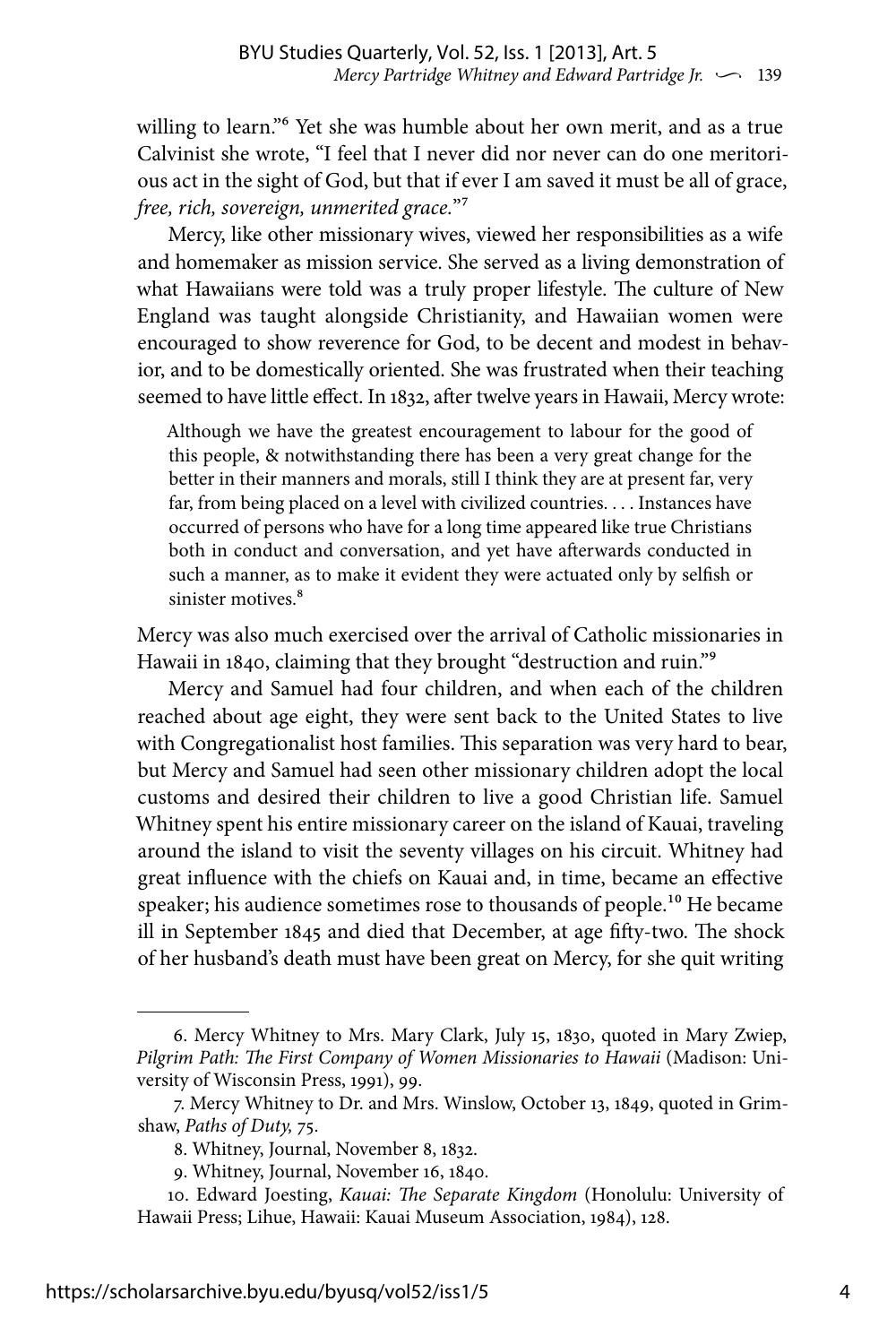in her journal for the next two and a half years, making no entries until August 1848, when she wrote, "I feel at times almost disconsolate, cast down and dejected. The Lord alone is my consolation."<sup>11</sup>

Mercy must have been pleased when three of her children, Maria, Emily, and Henry, returned to the islands in 1848, but unfortunately they returned to live in Honolulu, leaving her still alone on Kauai. Her son Samuel W. Whitney stayed in the United States. Henry Whitney became editor of a Honolulu newspaper, *The Pacific Commercial Advertiser,* and later served as the first postmaster in Honolulu.<sup>12</sup>

Over the years, Mercy maintained contact with her family in spite of the slowness of the mail, which could take six months to make the journey around the Horn from Boston. Her relatives kept her informed of the activities of Edward, as he moved to Kirtland, then Missouri, and finally Nauvoo. Mercy recorded her thoughts in her journal in 1832:

I received two letters one from cousin C. Ely, & another from br. C. He gave an account of Edward's leaving his home in Ohio, & joining himself to a sect called Mormonites, & had gone to the Rocky Mountains<sup>13</sup> with a view to convert the Indians. I cannot account for any one's embracing such a faith as brother C. describes that of the Mormonites to be, who is not given up to a delusion to believe a lie; for I am sure there is no ground for such a faith in the word of God. May Edward be brought to see the error into which he has fallen, repent of his sins & embrace that faith which alone can save his soul.<sup>14</sup>

#### **The Family of Edward Partridge**

After his conversion, Edward was called by Joseph Smith to return to Massachusetts and preach the gospel to his parents and siblings, and he continued to write about the gospel to his family over the years, but they never joined him in Mormonism. Edward Jr. was born in Independence, Missouri, and was only six years old when his father passed away in Nauvoo in 1840. The family started west in 1847, and by then Edward Jr. was able to assume much of the burden of the physical labor needed during the trek. They arrived in

<sup>11.</sup> Whitney, Journal, August 8, 1848.

<sup>12.</sup> Postmaster Whitney issued stamps that became known as "Hawaiian Missionaries" because they were frequently used by American missionaries on the Islands to send letters back to the continental United States; these stamps are among the world's philatelic rarities.

<sup>13.</sup> Edward did not travel to the Rocky Mountains of the western United States; Mercy may be referring to Edward's move to Missouri.

<sup>14.</sup> Whitney, Journal, June 28, 1832.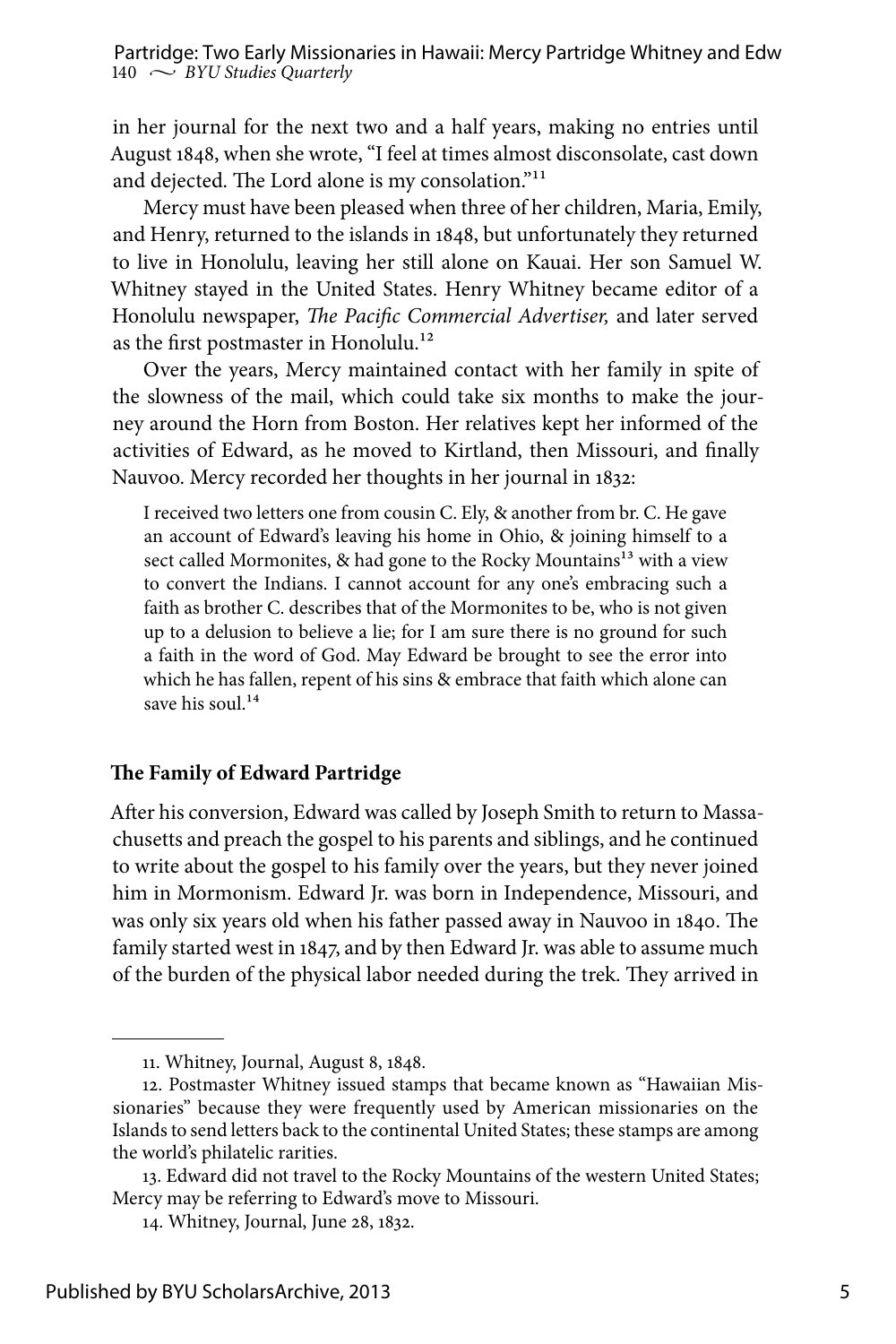the Salt Lake Valley in 1848 and settled down to scrape together enough to live on and to put together some kind of shelter.

#### **Sandwich Islands LDS Mission**

The Mormon mission to the Sandwich Islands arose from the gold fields of California. Ten young Mormons, the most prominent being George Q. Cannon, future Apostle and member of the Church's First Presidency, were called to leave their hunt for treasure and open up a mission in the Sandwich Islands. They accepted their calls and sailed from San Francisco, landing in Honolulu on December 12, 1850. The day following their arrival, the young missionaries climbed a hill outside of the city, improvised an altar, sang a hymn, and offered a prayer for the success of their mission.

The missionaries began their proselyting on the assumption that they were to work among the Islands' white people, and for weeks they labored with little or no success. Eventually, under these frustrating circumstances, five of the missionaries left the mission. Four of them returned to the United States, while a fifth decided on his own initiative to switch his mission to Tahiti.

As the five remaining missionaries evaluated their situation, they felt that their mission was not to be primarily among the "haoles" (whites) but among the native Hawaiians. This recognition imposed upon them the tasks of learning the very difficult Hawaiian language and becoming accustomed to living among the natives. The chief advocate of this change was the youngest of the missionaries, George Q. Cannon. Once moving in this direction, the tiny mission saw success.<sup>15</sup>

### **Edward Partridge Jr. Comes to Hawaii**

At general conference on April 6, 1854, twenty-year-old Edward Jr. was among twenty men called on a mission to the Sandwich Islands. Edward began immediately to make the necessary preparations for the journey to the coast of California. Like other Mormon missionaries of the time, he was to go without purse or scrip and was to depend on the contributions of members and sympathetic nonmembers as well as income he might earn through temporary employment to pay for his travel expenses and to provide the necessities of life during his tenure as a missionary. In July he arrived at Los Angeles where, for the first time in his life, Edward beheld the ocean and an ocean-going ship. Between July 10 and December 1, Edward lived in the San

<sup>15.</sup> Edward Partridge Jr., Journal, typescript, 1854–1899, Church History Library, The Church of Jesus Christ of Latter-day Saints, Salt Lake City, p. 9a.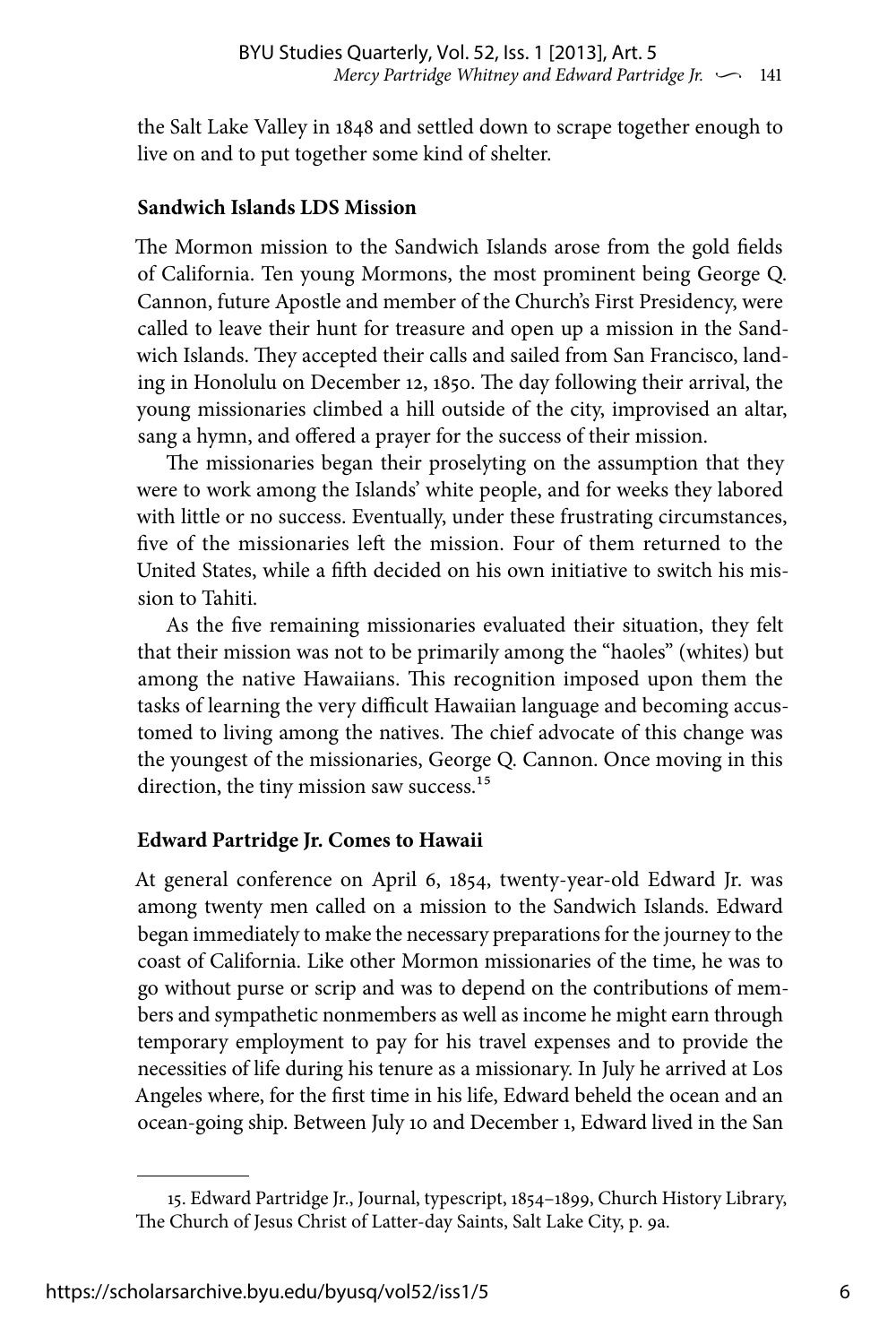Francisco Bay area; he quickly earned enough money for his own steerage passage but donated it to other missionaries. By November, Edward and the other two remaining missionaries of the original twenty obtained passage on the brig *Abigale*. Although there were ocean-going steamers at the time, the missionaries apparently elected to travel to Honolulu by sailing ship because the fare was cheaper. It took the ship twenty-two days to travel from San Francisco Bay to the island of Oahu. On the voyage, Edward wrote that he was seasick only on the first day and seems to have felt fine for the rest of the journey even though the slow progress of the wind-driven ship made the "time pass wearily away."16

On a bright Sunday morning, December 24, 1854, Edward and his companions awoke to find the city of Honolulu spread before them. The travelers had no difficulty in locating the house where the missionaries lived and found four elders eagerly waiting for them. The newcomers were informed that they had arrived just in time to observe a change in the rulership of the islands, since King Kamehameha III had died on December 15.

On Christmas Day, Edward called on his first cousin, Henry M. Whitney, the son of Mercy Partridge Whitney. Mr. Whitney was unfriendly. He said he was very busy and invited Edward to call some other time. On January 12, Edward and another new missionary left Honolulu on board the steamer *Kalama* for the island of Kauai, about 250 miles from Honolulu. They paid \$4.00 each for deck passage. After two days at sea, they landed at the little town of Nawiliwili. Here he got his first taste of native food, which he described as "anything but pleasant." He found his quarters to be a native hut. He observed that when the floor was covered with mats, the huts presented a very comfortable appearance. On Sunday, January 14, Edward attended his first native meeting in his assigned district and wrote, "Here I endeavored to get my mind as much upon the native language as possible." He was finally able to get to the serious work of serving as a missionary.<sup>17</sup>

#### **The Visit of the Two Missionaries**

On Tuesday, March 6, 1855, Edward went to visit his Aunt Mercy in Waimea, which was the largest town on the island. He noted that there was a good stone church and three or four foreign residences, the remainder being native houses. Mrs. Whitney lived in a large two-story house with a veranda in front. Edward went in and introduced himself to his aunt and handed her a letter from his mother (Mercy's sister-in-law), Lydia Partridge. She

<sup>16.</sup> Partridge, Journal, December 3–12, 1854, p. 8.

<sup>17.</sup> Partridge, Journal, January 14, 1855, p. 12.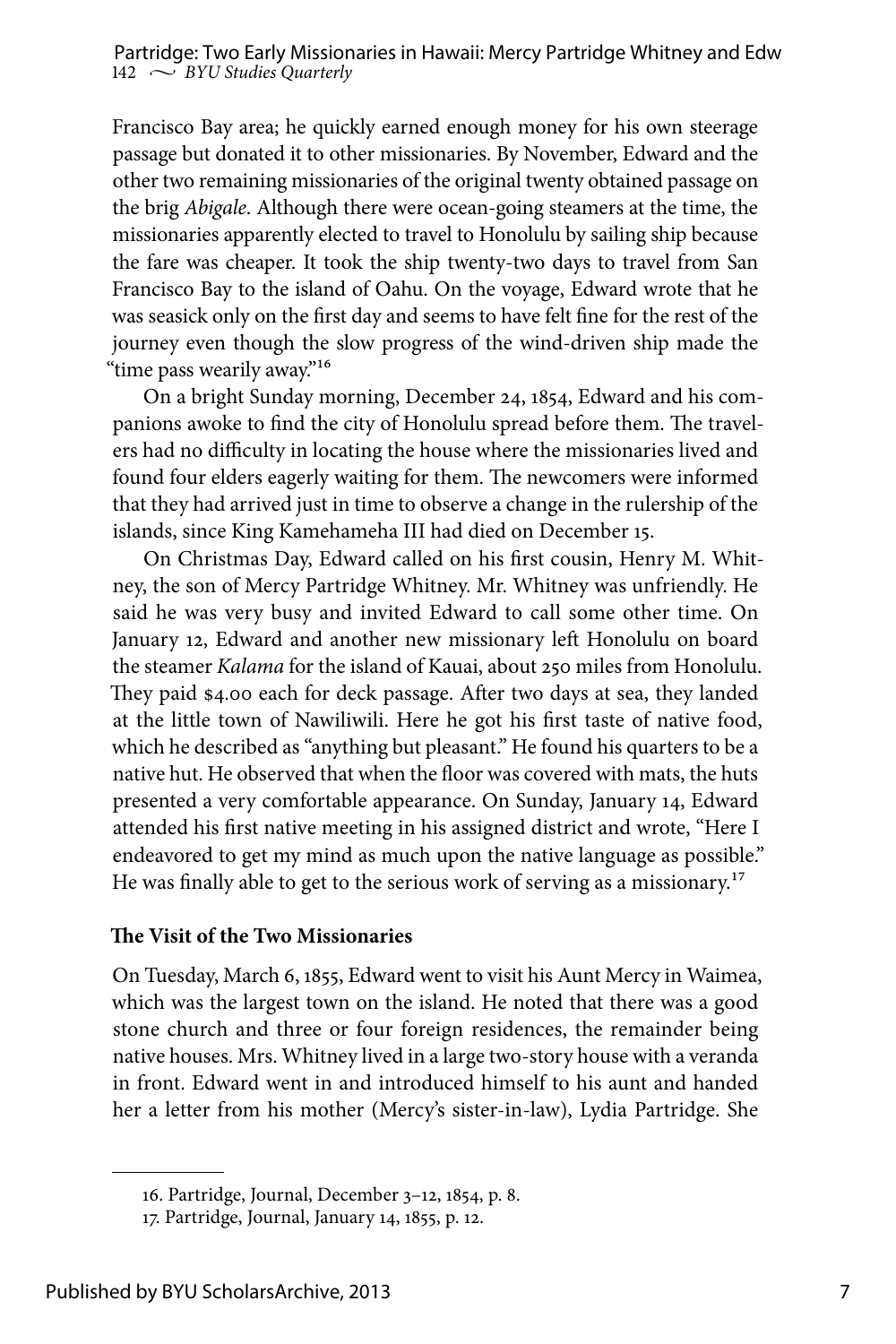received it very coldly, but he recorded that was what he had expected from what he had heard of her. He described Mercy as a tall, slim woman aged fifty years,<sup>18</sup> and she described him as a fine, healthy-looking man about twenty-one years of age.

In her journal entry for the day, Mercy commented on the letter Edward had given her. It was, she wrote,

the first line I have ever received from her pen, & this was quite unexpected. It was dated the 3rd of last May, almost a year ago. She speaks of their trials and persecutions as having been very great, & says, "There Are many things believed with us, which at first comes in contact with the prejudices of the people at the present day, yet to those that understand them, they are perfectly consistent, & according to scripture, therefore judge not hastily but prove all things." In the above sentence, I suppose she refers to polygamy as one thing.

In another part of her letter she says, "It was by searching the scriptures & obeying the requirements laid down by Christ & his Apostles, that I came in possession of my present belief, the Spirit of God bearing witness of the truth, & I do thank the Lord that I have been brought to a knowledge of these things." Her letter is written in a very good spirit, & perhaps she is a christian, notwithstanding all her errors.19

During the late afternoon and evening that Edward and Mercy were together, they spent much of their time discussing the differences they had on organized religion. Mercy shed a tear over hearing confirmation that three of her nieces were married to the same man. She did not consider them any better than public prostitutes and consequently did not feel like acknowledging relationship with them or anyone who believed such a doctrine. She said it was in direct opposition to the whole tenor of the Bible; she and her husband had spent years teaching the native population to forsake the practice of polygamy, which now her Mormon relatives were following.

Edward told her that he had not found anything in the Bible that forbade men the privilege of having a plurality of wives but had read of many men who were considered good men and received the approbation of the Almighty and actually received revelation and the ministrations of angels, and yet were polygamists. Mercy responded by noting that, based on her observation of polygamy among Hawaiian natives, women in polygamous families lived in jealousy and a spirit of contention. Edward said that his sisters living in the same household were contented and seemed very happy.

<sup>18.</sup> Partridge, Journal, March 6, 1855, p. 14.

<sup>19.</sup> Whitney, Journal, March 6, 1855.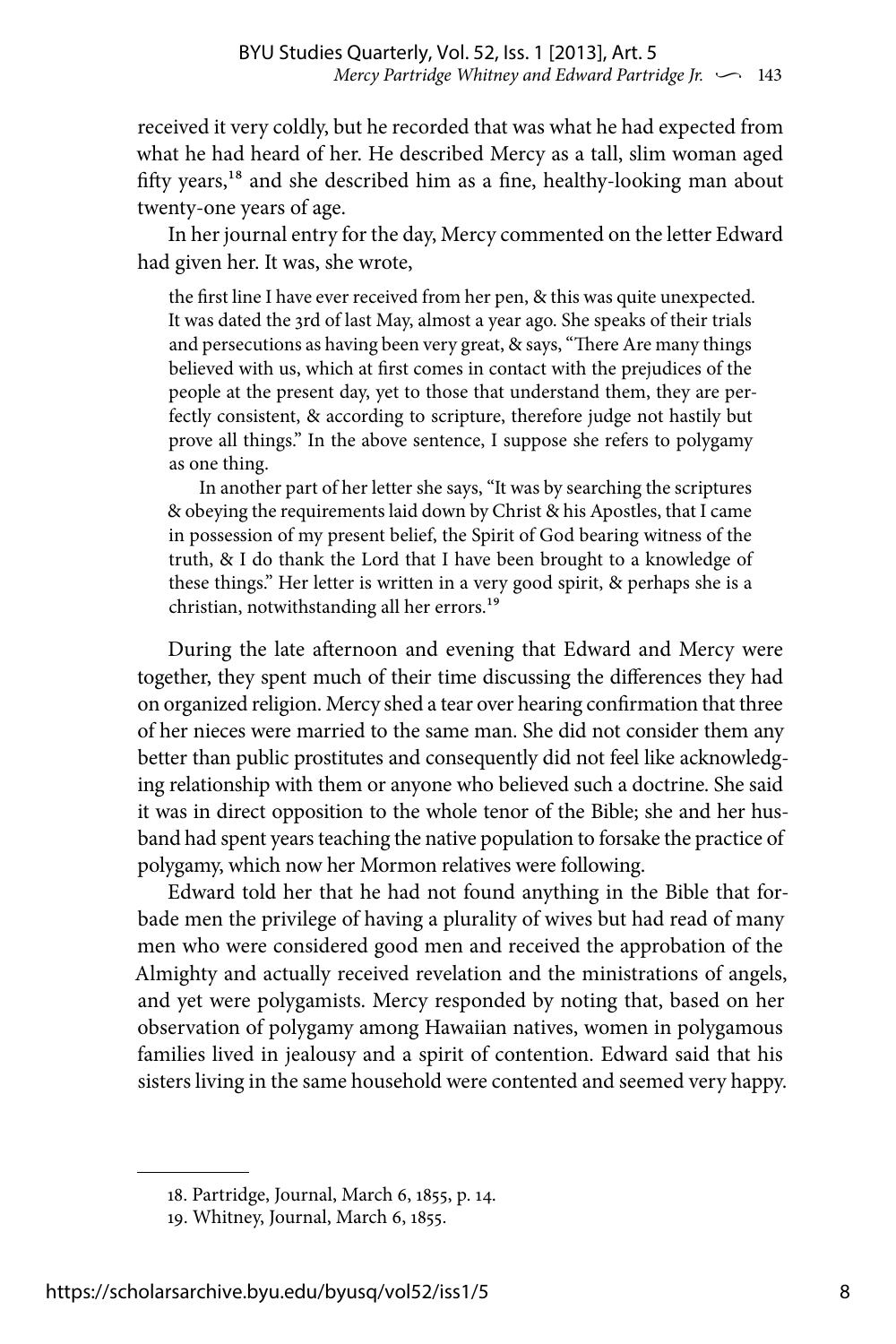Mercy further argued that Christ put down polygamy in the Bible. In response Edward asked her to show him the place in the scriptures where that occurs. She took the Bible and looked through it but was unable to find any such scripture. Mercy then referred to Genesis chapter one where it says that a man should cleave unto his wife—wife not wives. Edward responded by referring to 2 Samuel 12:7–9, in which the Lord gave a man a plurality of wives.

Having exhausted the subject of polygamy, Mercy and Edward covered a variety of other subjects and had differing opinions regarding most of them. Edward said the scriptures show that we shall be rewarded according to our works. Mercy responded that she did not think she would be saved for any good she had done; if she were saved, it would be through grace. Edward argued that Mercy had a way of "spiritualizing" scriptures to make them mean something they do not say, but Mercy countered that Mormons take such portions of the Bible as suit them and reject parts that don't suit them. Mercy asked why Mormons were so insistent on baptism, since baptism is not essential to salvation. Edward taught that there is no virtue in the water, but baptism is in obedience to the requirements of the Almighty.<sup>20</sup>

Mercy, in her journal, concluded the following regarding Edward and the message he was bringing to the islands.

Mormonism was the principal subject of conversation during his stay, & I learned a good deal respecting their views, which I should think in some respects similar to the Unitarians. Edward seems to be trusting principally to his own good works for salvation, but is willing to have Christ supply his lack of perfect obedience should he come short. He does not believe in the doctrine of original sin, but thinks mankind are born "pure & holy as the angels." When I spoke of the new birth or that change of heart which all must experience before they are prepared to enter heaven, he said he did not know what I meant by that expression, as he was not accustomed to hear anything about a new birth, & it was very evident to me from his conversation, that he knew nothing respecting it from experience.<sup>21</sup>

In addition to the philosophical differences Mercy had with Edward, she was also concerned that he had been living on the opposite side of the island among the natives—"accommodating himself to their customs and habits, and eating fish and poi, of which he says he has become quite fond." She feared that he would soon be no better than those with whom he associated, since he was secluded from all civilized society.

Finally, Mercy offered this hope:

<sup>20.</sup> Partridge, Journal, March 5, 1855, pp. 14–15.

<sup>21.</sup> Whitney, Journal, March 6, 1855.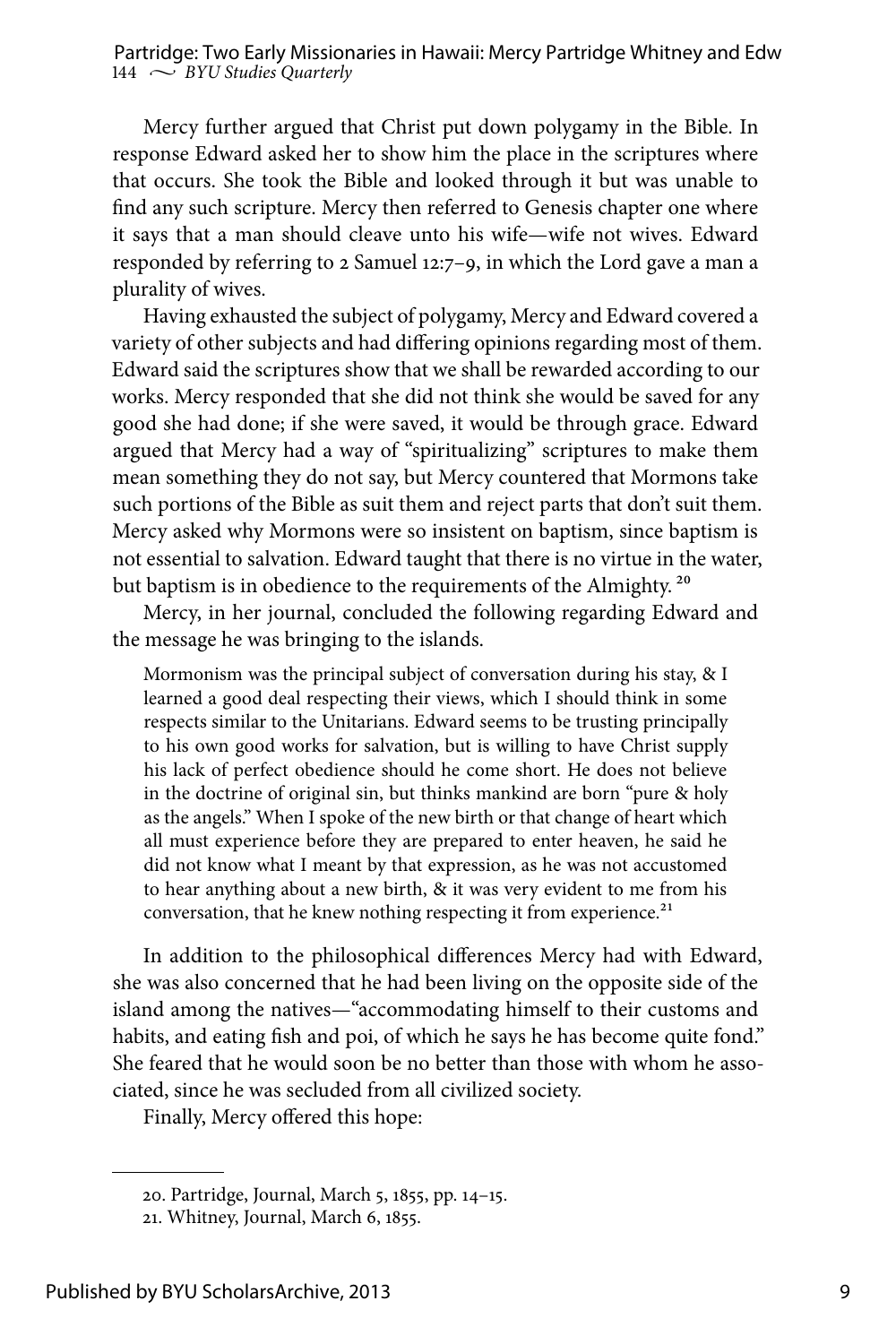O let us pray that his coming to these islands may be the means of his conversion from Mormonism to Christianity. Should this be the case, he will have cause to all eternity to bless God for sending him hither—He told me that if he could find Any better religion than the Mormons he would embrace it, but he thought most sects or denominations were nothing but hypocrites. I asked him if he included me in that. No. He replied. "I did not say so," but from what he did say there could be but little doubt as to his meaning. This visit I have long dreaded, and rejoice that it is past. Such seasons are too exciting for my feeble bones.<sup>22</sup>

Edward summarized the visit by writing:

She told me that she did not feel like receiving anyone at her house that believed and taught such principles, which I told her was no more [than] I had expected. I was prepared to receive almost any kind of treatment. I stayed all night with her but should probably not have done so if I had known of any other place where I could stop.

Wed., March 7, 1855. This morning after conversing with Aunt till 10 o'clock I arose to depart, having previously saddled my horse. I bore my testimony to her that Mormonism was true and Joseph Smith was a prophet of God, and told her that inasmuch as she did not feel like receiving me at her house as a relative I should trouble her no more, and with this understanding I took my leave.<sup>23</sup>

Edward reported no further visits with his relatives in Hawaii.

#### **Edward Partridge Jr. as Mission President**

Twenty-seven years later, on April 6, 1882, while attending general conference in Salt Lake City, Edward Partridge was again called to go to the Sandwich Islands, this time to take the presidency of that mission and to take some of his family with him. On June 1, 1882, Edward and his family took the train for San Francisco. The party consisted of Edward, his wife Sarah, and two of their sons, who were to serve as missionaries.

The world had changed greatly in the intervening years. Instead of taking many weeks to cross the deserts and nearly a month to cross the ocean, they were able to travel from Salt Lake City to Honolulu in just over ten days. Also, the position of the Church had changed. Although the Church had grown and was therefore able to send more missionaries and provide permanent chapels and other facilities, the opposition against it, largely due to the continued practice and unwavering defense of polygamy, was more intense and worldwide.

<sup>22.</sup> Whitney, Journal, March 6, 1855.

<sup>23.</sup> Partridge, Journal, March 7, 1855, p. 15.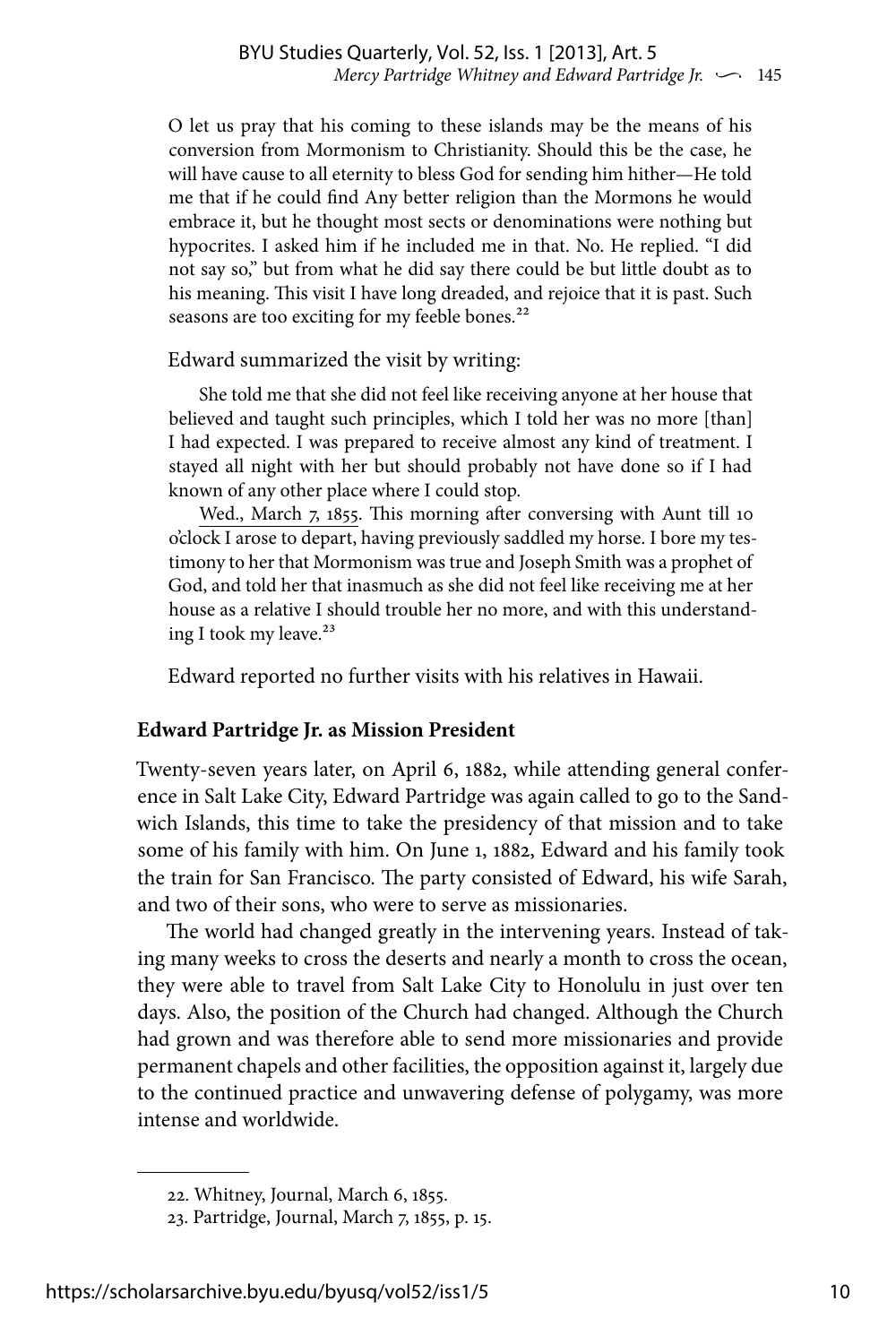During Edward's second year as mission president, he and Sarah took the opportunity to visit some of the other islands. While visiting Kauai, he recorded the following:

Mon, Sept. 10, 1883. Went to Makawali traveling slow as Sarah could not ride fast. Distance about 9 miles. We went out of our way a mile or two for the purpose of visiting Waimea and the grave of my aunt Mercy Whitney, who I visited when I was here on my former mission, when she refused to receive me at her house because I was a Mormon, although I stopped overnight. The church that was built for Mr. Whitney was a large, stone building of rather an imposing appearance compared with other buildings of the same period which I have seen on other islands. Mrs. Whitney's buried back of the church. A heavy slab of white marble marks her last resting place and her plot is surrounded by a rough picket fence. The inscription on the slab is as follows:

Sacred to the memory of Reverend Samuel Whitney, Pioneer Missionary of the ABCFM and First Pastor of the Waimea Church. Born in Bradford, Connecticut, April 28, 1793, Landed at Kaioua March 20, 1820, Died at Lahaina, Maui, December 15, 1845 age 52 years And to the memory of his wife Mercy Partridge Whitney Born at Pittsfield, Massachusetts, August 14, 1795 Died at Waimea, December 26, 1872, age 77 years Blessed are the dead who die in the Lord.

We rode to the Whitney residence not far from the church. The building looks natural but is fast going to ruin. The upper porch is nearly all fallen down as well as the outside stairs. The trees in the yard and everything bear an appearance of neglect and desolation. I went to the house of the Reverend Mr. Lowell and got the keys to the house. We went through the different rooms which were bare of furniture but dusty and musty and ornamented and festooned with cobwebs. I pointed out the place where stood the lounge on which I sat and the room on the second floor where I slept the one night I stayed there, and it was with peculiar feelings when I looked upon the desolate place to contemplate the changes wrought by time and the providences of God.

I felt hurt when I was turned from her door but harbored no resentment towards my aunt. I felt like I would like to do her a kind action in return for her enmity towards me, and I thought while I stood by her grave and wrote in my memorandum book the inscription upon her grave, that perhaps the time had come that I could do her a favor by having the ordinances of baptism performed for her and her husband, and if she was sincere in her course of life on earth, she may be convinced of the truth of the gospel in the place to which she has gone, and be grateful to those whom she despised on earth as unfit to associate with her, if they shall perform for her the ordinances of the gospel that she would not, in consequence of her false religious bigotry, perform for herself.